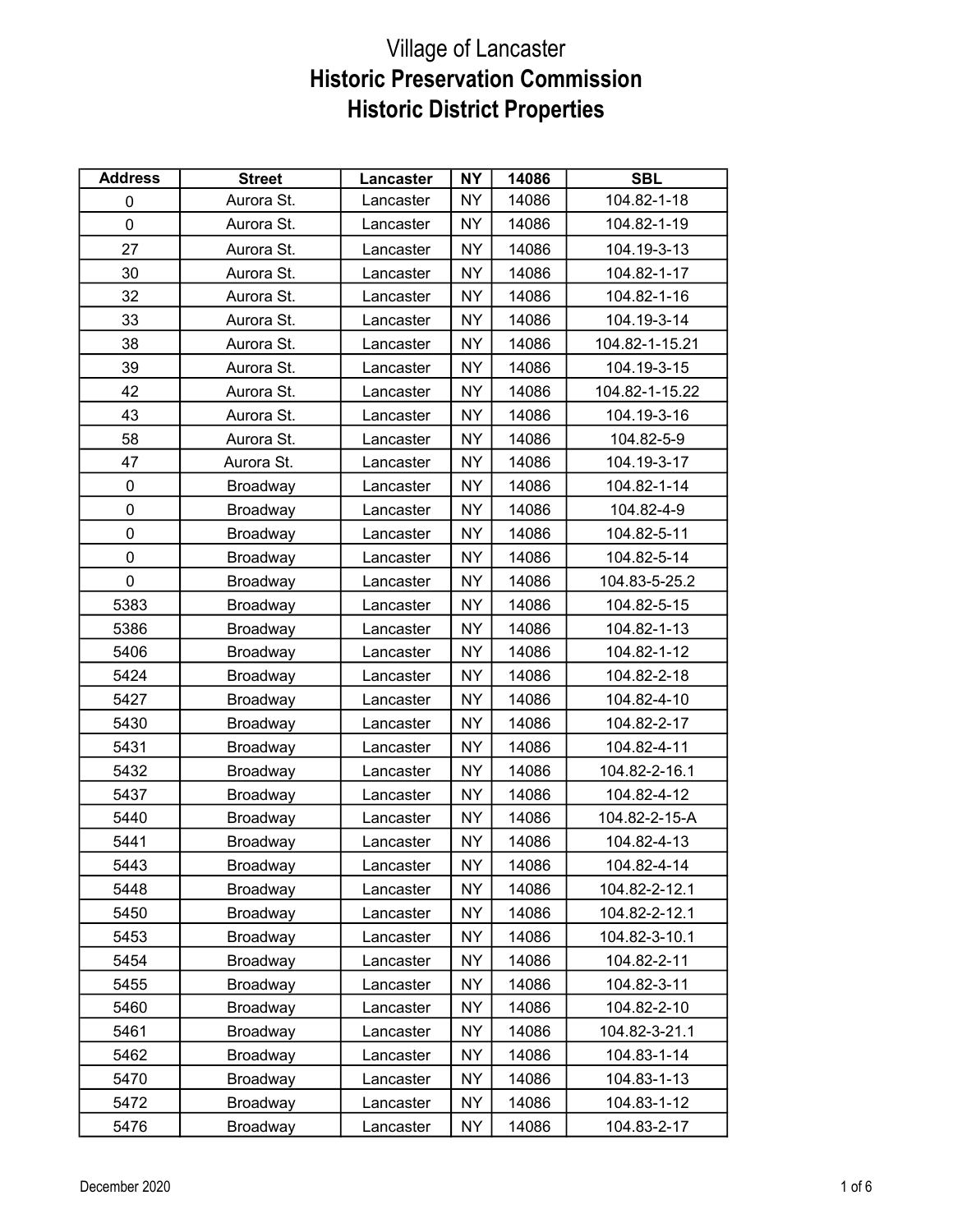| <b>Address</b> | <b>Street</b> | Lancaster | <b>NY</b> | 14086 | <b>SBL</b>    |
|----------------|---------------|-----------|-----------|-------|---------------|
| 5477           | Broadway      | Lancaster | <b>NY</b> | 14086 | 104.83-5-7    |
| 5481           | Broadway      | Lancaster | <b>NY</b> | 14086 | 104.83-5-8    |
| 5482           | Broadway      | Lancaster | <b>NY</b> | 14086 | 104.83-2-16.2 |
| 5483           | Broadway      | Lancaster | <b>NY</b> | 14086 | 104.83-5-9    |
| 5485           | Broadway      | Lancaster | NY.       | 14086 | 104.83-5-10   |
| 5486           | Broadway      | Lancaster | <b>NY</b> | 14086 | 104.83-2-15   |
| 5487           | Broadway      | Lancaster | <b>NY</b> | 14086 | 104.83-5-11   |
| 5489           | Broadway      | Lancaster | NY        | 14086 | 104.83-5-12   |
| 5490           | Broadway      | Lancaster | NY        | 14086 | 104.83-2-14-A |
| 5494           | Broadway      | Lancaster | <b>NY</b> | 14086 | 104.83-2-13.1 |
| 5496           | Broadway      | Lancaster | NY        | 14086 | 104.83-2-12   |
| 5497           | Broadway      | Lancaster | NY        | 14086 | 104.83-5-13   |
| 5500           | Broadway      | Lancaster | NY.       | 14086 | 104.83-2-11   |
| 5503           | Broadway      | Lancaster | NY        | 14086 | 104.83-5-14   |
| 5511           | Broadway      | Lancaster | NY.       | 14086 | 104.83-5-23   |
| 5512           | Broadway      | Lancaster | <b>NY</b> | 14086 | 104.83-3-20   |
| 5513           | Broadway      | Lancaster | <b>NY</b> | 14086 | 104.83-5-24   |
| 5518           | Broadway      | Lancaster | NY.       | 14086 | 104.83-3-19   |
| 5521           | Broadway      | Lancaster | NY.       | 14086 | 104.83-5-25.1 |
| 5522           | Broadway      | Lancaster | <b>NY</b> | 14086 | 104.83-3-18   |
| 5524           | Broadway      | Lancaster | NY        | 14086 | 104.83-3-17   |
| 5528           | Broadway      | Lancaster | NY        | 14086 | 104.83-3-16.1 |
| 5532           | Broadway      | Lancaster | <b>NY</b> | 14086 | 104.83-3-15.1 |
| 5533           | Broadway      | Lancaster | NY.       | 14086 | 104.83-5-26.1 |
| 5537           | Broadway      | Lancaster | NY        | 14086 | 104.83-5-27.1 |
| 5538           | Broadway      | Lancaster | NY.       | 14086 | 104.83-3-14   |
| 5542           | Broadway      | Lancaster | <b>NY</b> | 14086 | 104.83-3-13   |
| 5547           | Broadway      | Lancaster | NY.       | 14086 | 115.28-6-1.1  |
| 5548           | Broadway      | Lancaster | <b>NY</b> | 14086 | 104.83-3-12   |
| 5552           | Broadway      | Lancaster | NY.       | 14086 | 104.83-3-11   |
| 5556           | Broadway      | Lancaster | NY.       | 14086 | 104.83-4-22   |
| 5558           | Broadway      | Lancaster | NY        | 14086 | 104.83-4-21   |
| 5559           | Broadway      | Lancaster | NY.       | 14086 | 115.28-6-2    |
| 5564           | Broadway      | Lancaster | NY        | 14086 | 104.83-4-20   |
| 5565           | Broadway      | Lancaster | NΥ        | 14086 | 115.28-6-3    |
| 5572           | Broadway      | Lancaster | NY        | 14086 | 104.83-4-19   |
| 5575           | Broadway      | Lancaster | NY.       | 14086 | 115.28-5-1    |
| 5580           | Broadway      | Lancaster | NY.       | 14086 | 115.28-1-1    |
| 5585           | Broadway      | Lancaster | NY.       | 14086 | 115.28-5-2    |
| 5587           | Broadway      | Lancaster | NY.       | 14086 | 115.28-5-3    |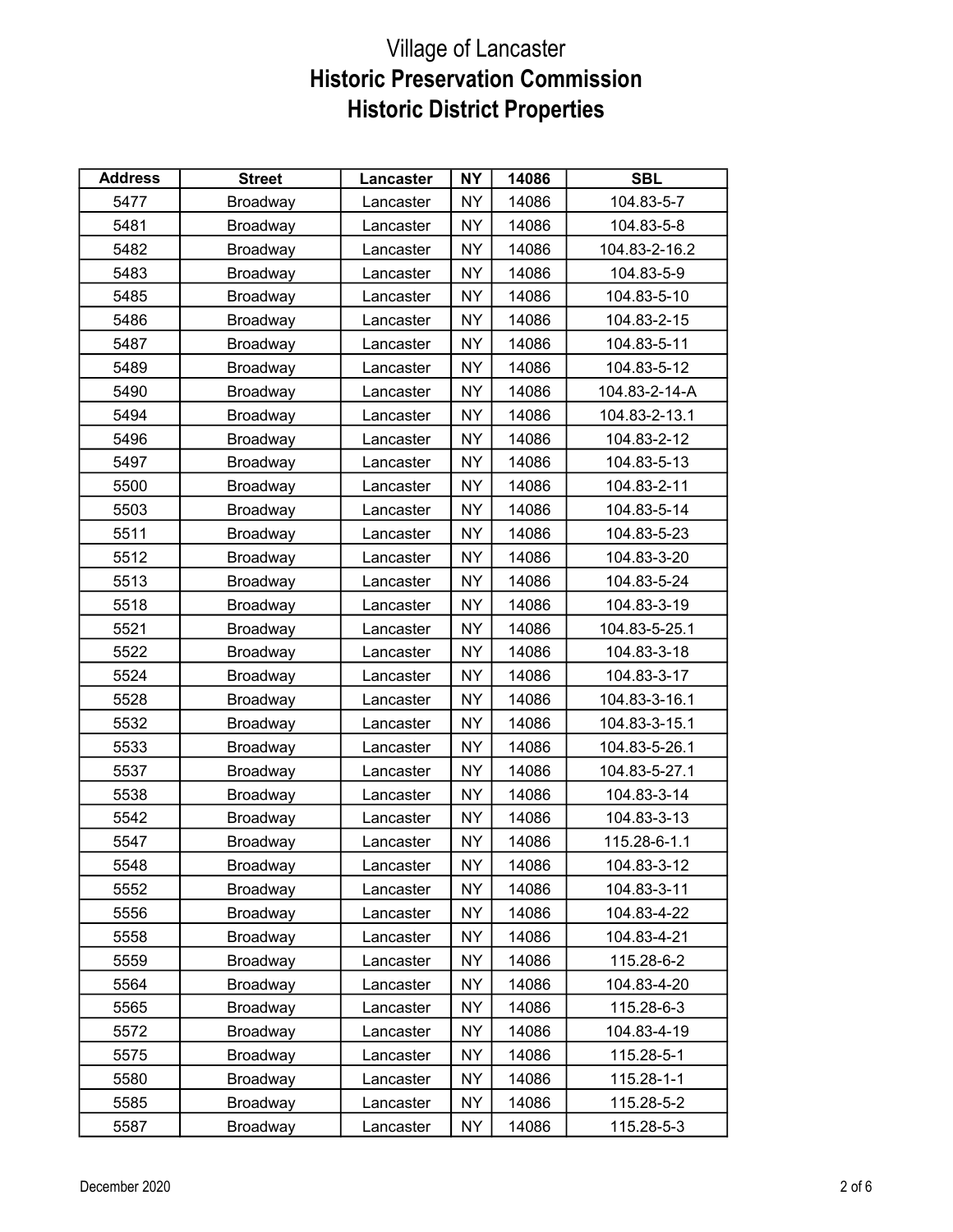| <b>Address</b> | <b>Street</b>         | Lancaster | <b>NY</b> | 14086 | <b>SBL</b>    |
|----------------|-----------------------|-----------|-----------|-------|---------------|
| 5588           | Broadway              | Lancaster | <b>NY</b> | 14086 | 115.28-1-2    |
| 5592           | Broadway              | Lancaster | NY        | 14086 | 115.28-1-3    |
| 5593           | Broadway              | Lancaster | <b>NY</b> | 14086 | 115.28-5-4    |
| 5600           | Broadway              | Lancaster | <b>NY</b> | 14086 | 115.28-1-4    |
| 5601           | Broadway              | Lancaster | NY        | 14086 | 115.28-4-1    |
| 5604           | Broadway              | Lancaster | <b>NY</b> | 14086 | 115.28-1-5    |
| 5605           | Broadway              | Lancaster | <b>NY</b> | 14086 | 115.28-4-2    |
| 5608           | Broadway              | Lancaster | <b>NY</b> | 14086 | 115.28-1-6    |
| 5614           | Broadway              | Lancaster | <b>NY</b> | 14086 | 115.28-1-7    |
| 5615           | Broadway              | Lancaster | <b>NY</b> | 14086 | 115.28-4-3    |
| 5622           | Broadway              | Lancaster | <b>NY</b> | 14086 | 115.28-2-4.2  |
| 5623           | Broadway              | Lancaster | <b>NY</b> | 14086 | 115.28-4-4    |
| 5630           | Broadway              | Lancaster | NY        | 14086 | 115.28-2-5    |
| 5631           | Broadway              | Lancaster | <b>NY</b> | 14086 | 115.28-4-5    |
| 5635           | Broadway              | Lancaster | NY        | 14086 | 115.28-4-6    |
| 5636           | Broadway              | Lancaster | <b>NY</b> | 14086 | 115.28-2-6    |
| 5639           | Broadway              | Lancaster | <b>NY</b> | 14086 | 115.28-4-7    |
| 5642           | Broadway              | Lancaster | <b>NY</b> | 14086 | 115.28-2-7    |
| 5643           | Broadway              | Lancaster | <b>NY</b> | 14086 | 115.28-4-8    |
| 5647           | Broadway              | Lancaster | <b>NY</b> | 14086 | 115.28-4-9    |
| 5648           | Broadway              | Lancaster | <b>NY</b> | 14086 | 115.28-2-8    |
| 5653           | Broadway              | Lancaster | <b>NY</b> | 14086 | 115.28-3-1    |
| 5654           | Broadway              | Lancaster | <b>NY</b> | 14086 | 115.28-2-9    |
| 5657           | Broadway              | Lancaster | NY        | 14086 | 115.28-3-2    |
| 5658           | Broadway              | Lancaster | <b>NY</b> | 14086 | 115.28-2-10.2 |
| 5659           | Broadway              | Lancaster | NY        | 14086 | 115.28-3-3    |
| 0              | <b>Central Avenue</b> | Lancaster | <b>NY</b> | 14086 | 104.66-3-16   |
| 0              | <b>Central Avenue</b> | Lancaster | <b>NY</b> | 14086 | 104.74-2-13   |
| 0              | Central Avenue        | Lancaster | <b>NY</b> | 14086 | 104.74-3-3    |
| 0              | <b>Central Avenue</b> | Lancaster | NY.       | 14086 | 104.74-3-5    |
| $\mathbf 1$    | <b>Central Avenue</b> | Lancaster | NY.       | 14086 | 104.82-2-18   |
| 4              | Central Avenue        | Lancaster | NY.       | 14086 | 104.82-1-11   |
| 6              | <b>Central Avenue</b> | Lancaster | NΥ        | 14086 | 104.82-1-10   |
| 8              | <b>Central Avenue</b> | Lancaster | NY.       | 14086 | 104.82-1-9    |
| 10             | <b>Central Avenue</b> | Lancaster | NY.       | 14086 | 104.82-1-8    |
| 16             | <b>Central Avenue</b> | Lancaster | NY        | 14086 | 104.82-1-7    |
| 21             | <b>Central Avenue</b> | Lancaster | NY        | 14086 | 104.82-2-1.1  |
| 25             | Central Avenue        | Lancaster | NΥ        | 14086 | 104.74-3-10   |
| 27             | <b>Central Avenue</b> | Lancaster | NY.       | 14086 | 104.74-3-9    |
| 30             | <b>Central Avenue</b> | Lancaster | NY        | 14086 | 104.74-4-9    |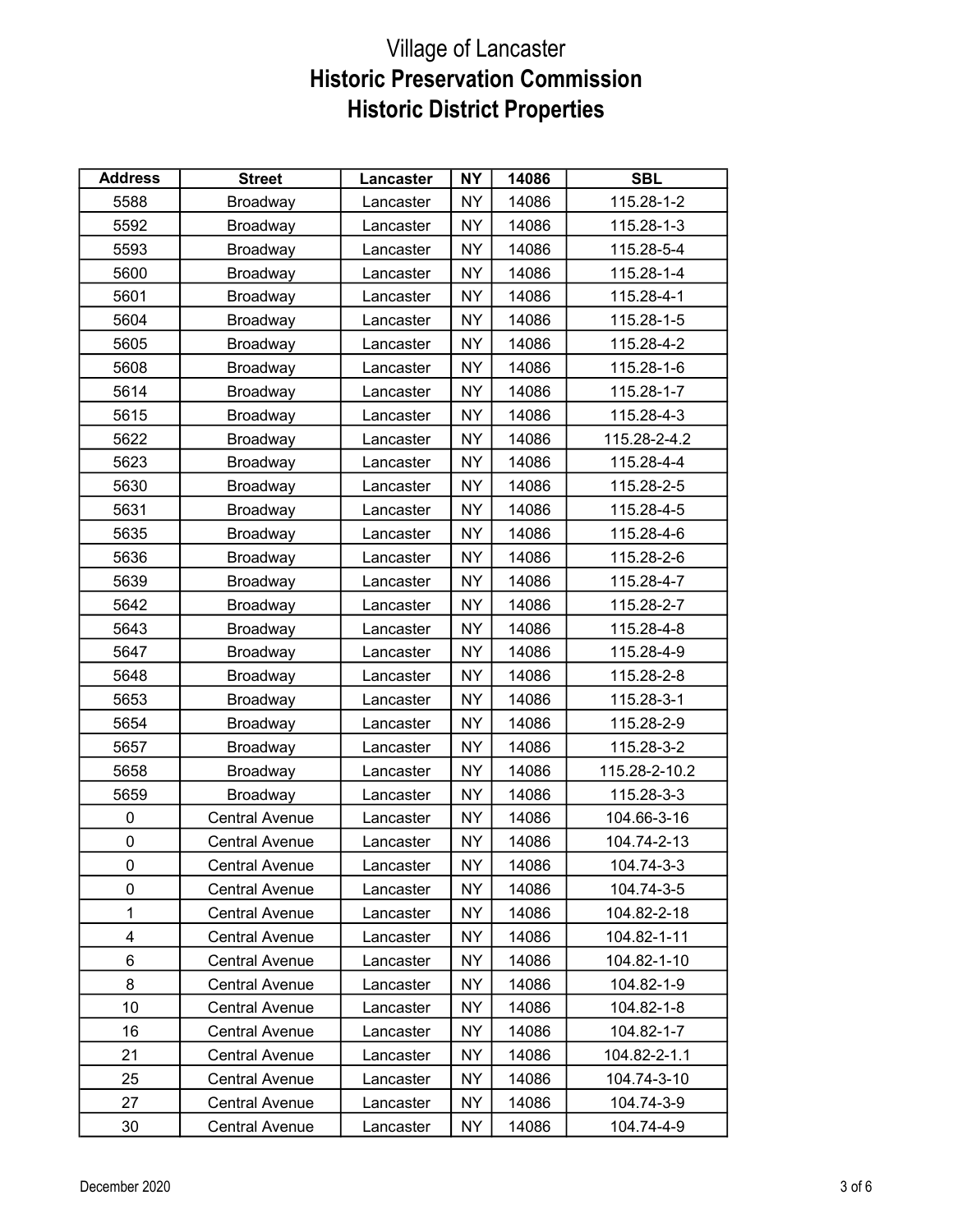| <b>Address</b> | <b>Street</b>         | <b>Lancaster</b> | <b>NY</b> | 14086 | <b>SBL</b>    |
|----------------|-----------------------|------------------|-----------|-------|---------------|
| 31             | <b>Central Avenue</b> | Lancaster        | <b>NY</b> | 14086 | 104.74-3-8    |
| 32             | <b>Central Avenue</b> | Lancaster        | <b>NY</b> | 14086 | 104.74-4-8    |
| 33             | <b>Central Avenue</b> | Lancaster        | <b>NY</b> | 14086 | 104.74-3-7    |
| 34             | <b>Central Avenue</b> | Lancaster        | <b>NY</b> | 14086 | 104.74-4-7    |
| 37             | <b>Central Avenue</b> | Lancaster        | <b>NY</b> | 14086 | 104.74-3-6    |
| 39             | <b>Central Avenue</b> | Lancaster        | NY        | 14086 | 104.74-3-4    |
| 41             | <b>Central Avenue</b> | Lancaster        | NY        | 14086 | 104.74-3-4    |
| 43             | <b>Central Avenue</b> | Lancaster        | <b>NY</b> | 14086 | 104.74-3-2    |
| 44             | <b>Central Avenue</b> | Lancaster        | <b>NY</b> | 14086 | 104.74-4-6    |
| 46             | <b>Central Avenue</b> | Lancaster        | <b>NY</b> | 14086 | 104.74-4-5    |
| 50             | Central Avenue        | Lancaster        | <b>NY</b> | 14086 | 104.74-4-4    |
| 52             | <b>Central Avenue</b> | Lancaster        | <b>NY</b> | 14086 | 104.74-4-3    |
| 53             | <b>Central Avenue</b> | Lancaster        | NY        | 14086 | 104.74-3-1    |
| 60             | <b>Central Avenue</b> | Lancaster        | NY        | 14086 | 104.74-4-2.1  |
| 63             | <b>Central Avenue</b> | Lancaster        | NY        | 14086 | 104.74-2-1    |
| 71             | <b>Central Avenue</b> | Lancaster        | <b>NY</b> | 14086 | 104.66-3-10   |
| 75             | <b>Central Avenue</b> | Lancaster        | <b>NY</b> | 14086 | 104.66-3-11   |
| 77             | <b>Central Avenue</b> | Lancaster        | <b>NY</b> | 14086 | 104.66-3-12   |
| 80             | <b>Central Avenue</b> | Lancaster        | NY        | 14086 | 104.74-1-16   |
| 81             | <b>Central Avenue</b> | Lancaster        | <b>NY</b> | 14086 | 104.66-3-13   |
| 82             | <b>Central Avenue</b> | Lancaster        | NY        | 14086 | 104.74-1-15.1 |
| 84             | <b>Central Avenue</b> | Lancaster        | <b>NY</b> | 14086 | 104.74-1-15.2 |
| 85             | <b>Central Avenue</b> | Lancaster        | <b>NY</b> | 14086 | 104.66-3-14   |
| 86             | <b>Central Avenue</b> | Lancaster        | NY        | 14086 | 104.74-1-14   |
| 87             | <b>Central Avenue</b> | Lancaster        | <b>NY</b> | 14086 | 104.66-3-15   |
| 88             | <b>Central Avenue</b> | Lancaster        | NY        | 14086 | 104.74-1-13   |
| 90             | <b>Central Avenue</b> | Lancaster        | NY        | 14086 | 104.74-1-11.1 |
| 93             | <b>Central Avenue</b> | Lancaster        | <b>NY</b> | 14086 | 104.66-2-4    |
| 96             | <b>Central Avenue</b> | Lancaster        | <b>NY</b> | 14086 | 104.74-1-11   |
| 0              | <b>Church Street</b>  | Lancaster        | NY        | 14086 | 104.83-5-22   |
| 7              | <b>Church Street</b>  | Lancaster        | NY        | 14086 | 104.83-5-15   |
| 9              | <b>Church Street</b>  | Lancaster        | NY.       | 14086 | 104.83-5-16   |
| 10             | <b>Church Street</b>  | Lancaster        | NY        | 14086 | 104.83-5-21   |
| 11             | <b>Church Street</b>  | Lancaster        | NY.       | 14086 | 104.83-5-17   |
| 14             | <b>Church Street</b>  | Lancaster        | NY.       | 14086 | 104.83-5-20   |
| 15             | <b>Church Street</b>  | Lancaster        | NY.       | 14086 | 104.83-5-18   |
| 18             | <b>Church Street</b>  | Lancaster        | NY        | 14086 | 115.27-4-47   |
| 19             | <b>Church Street</b>  | Lancaster        | NY        | 14086 | 115.27-2-1    |
| 20             | <b>Church Street</b>  | Lancaster        | NY.       | 14086 | 115.27-4-46   |
| 21             | <b>Church Street</b>  | Lancaster        | NY        | 14086 | 115.27-2-2    |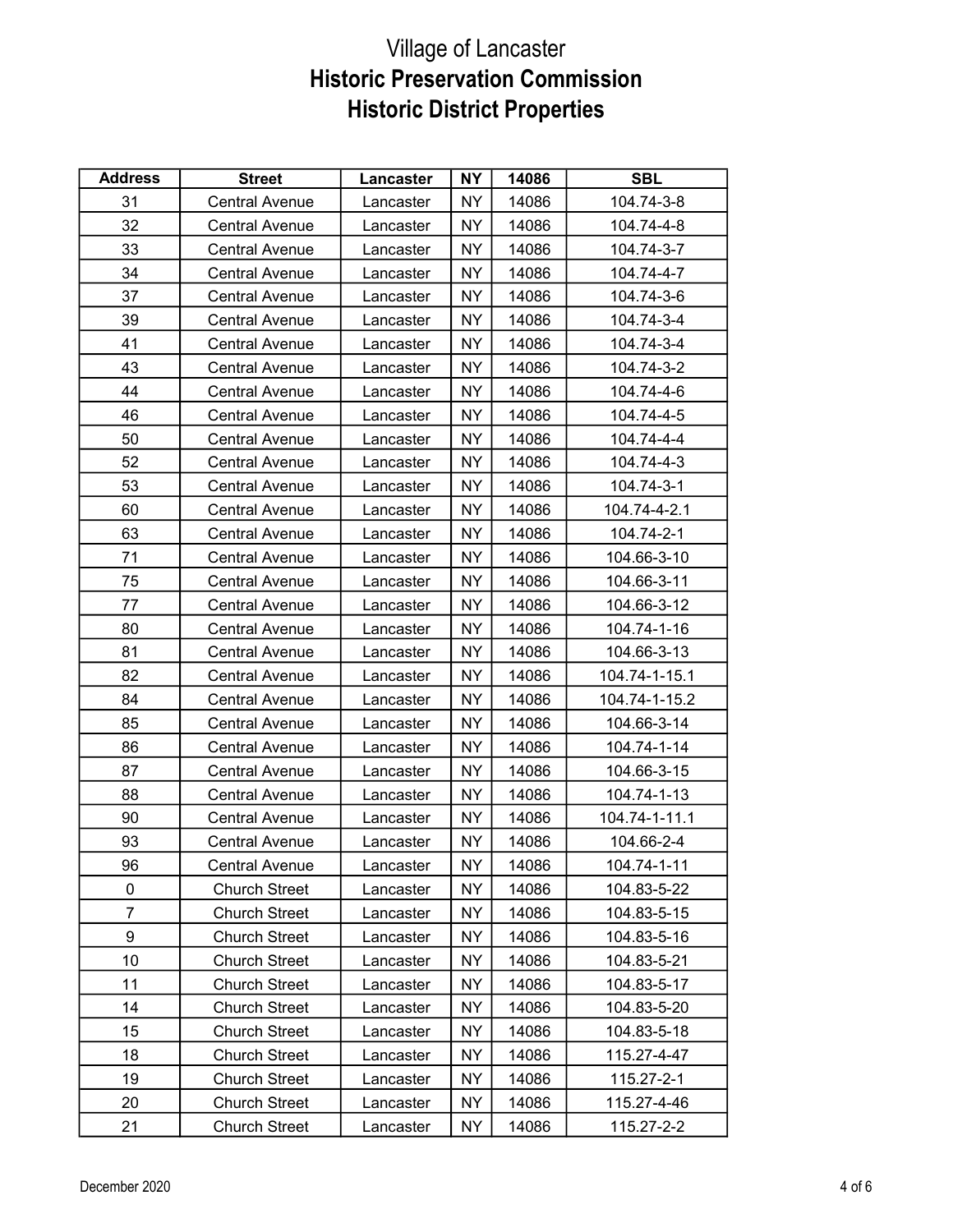| <b>Address</b> | <b>Street</b>        | Lancaster | <b>NY</b> | 14086 | <b>SBL</b>    |
|----------------|----------------------|-----------|-----------|-------|---------------|
| 23             | <b>Church Street</b> | Lancaster | NY        | 14086 | 115.27-2-3    |
| 25             | <b>Church Street</b> | Lancaster | <b>NY</b> | 14086 | 115.27-2-4    |
| 26             | <b>Church Street</b> | Lancaster | <b>NY</b> | 14086 | 115.27-4-45   |
| 27             | <b>Church Street</b> | Lancaster | <b>NY</b> | 14086 | 115.27-2-5    |
| 29             | <b>Church Street</b> | Lancaster | NY        | 14086 | 115.27-2-6    |
| 30             | <b>Church Street</b> | Lancaster | <b>NY</b> | 14086 | 115.27-4-44   |
| 31             | <b>Church Street</b> | Lancaster | <b>NY</b> | 14086 | 115.27-2-7    |
| 33             | <b>Church Street</b> | Lancaster | <b>NY</b> | 14086 | 115.27-2-8    |
| 34             | <b>Church Street</b> | Lancaster | <b>NY</b> | 14086 | 115.27-4-43   |
| 35             | <b>Church Street</b> | Lancaster | <b>NY</b> | 14086 | 115.27-2-9    |
| 36             | <b>Church Street</b> | Lancaster | NY        | 14086 | 115.27-4-42   |
| 39             | <b>Church Street</b> | Lancaster | <b>NY</b> | 14086 | 115.27-2-10   |
| 40             | <b>Church Street</b> | Lancaster | <b>NY</b> | 14086 | 115.27-4-41   |
| 42             | <b>Church Street</b> | Lancaster | <b>NY</b> | 14086 | 115.27-4-40.1 |
| 43             | <b>Church Street</b> | Lancaster | NY        | 14086 | 115.27-2-11   |
| 48             | <b>Church Street</b> | Lancaster | <b>NY</b> | 14086 | 115.27-4-39.1 |
| 52             | <b>Church Street</b> | Lancaster | <b>NY</b> | 14086 | 115.27-4-38   |
| 0              | Clark St             | Lancaster | NY        | 14086 | 104.82-2-14   |
| $\overline{7}$ | Clark St             | Lancaster | NY        | 14086 | 104.75-6-13   |
| 8              | Clark St             | Lancaster | <b>NY</b> | 14086 | 104.83-1-2.1  |
| 9              | Clark St             | Lancaster | <b>NY</b> | 14086 | 104.75-6-14   |
| 10             | Clark St             | Lancaster | <b>NY</b> | 14086 | 104.83-1-1    |
| 12             | Clark St             | Lancaster | <b>NY</b> | 14086 | 104.82-2-9    |
| 14             | Clark St             | Lancaster | NY        | 14086 | 104.82-2-8    |
| 15             | Clark St             | Lancaster | NY        | 14086 | 104.75-6-15   |
| 16             | Clark St             | Lancaster | NY        | 14086 | 104.82-2-7    |
| 17             | Clark St             | Lancaster | NY        | 14086 | 104.75-6-16   |
| 18             | Clark St             | Lancaster | NY        | 14086 | 104.82-2-6    |
| 19             | Clark St             | Lancaster | <b>NY</b> | 14086 | 104.75-6-17   |
| 20             | Clark St             | Lancaster | NY.       | 14086 | 104.82-2-5    |
| 21             | Clark St             | Lancaster | NY.       | 14086 | 104.75-6-18   |
| 24             | Clark St             | Lancaster | NY        | 14086 | 104.82-2-4    |
| 29             | Clark St             | Lancaster | NY.       | 14086 | 104.75-6-19.2 |
| 30             | Clark St             | Lancaster | <b>NY</b> | 14086 | 104.82-2-3.1  |
| 32             | Clark St             | Lancaster | NY.       | 14086 | 104.82-2-2.1  |
| 33             | Clark St             | Lancaster | NY        | 14086 | 104.74-3-12   |
| 41             | Clark St             | Lancaster | NY.       | 14086 | 104.74-3-11   |
| 25-27          | Clark St             | Lancaster | NY.       | 14086 | 104.75-6-19.1 |
| 29-31          | Clark St             | Lancaster | NY        | 14086 | 104.75-6-19.2 |
| 11             | Lake Ave.            | Lancaster | NY        | 14086 | 104.82-03-20  |